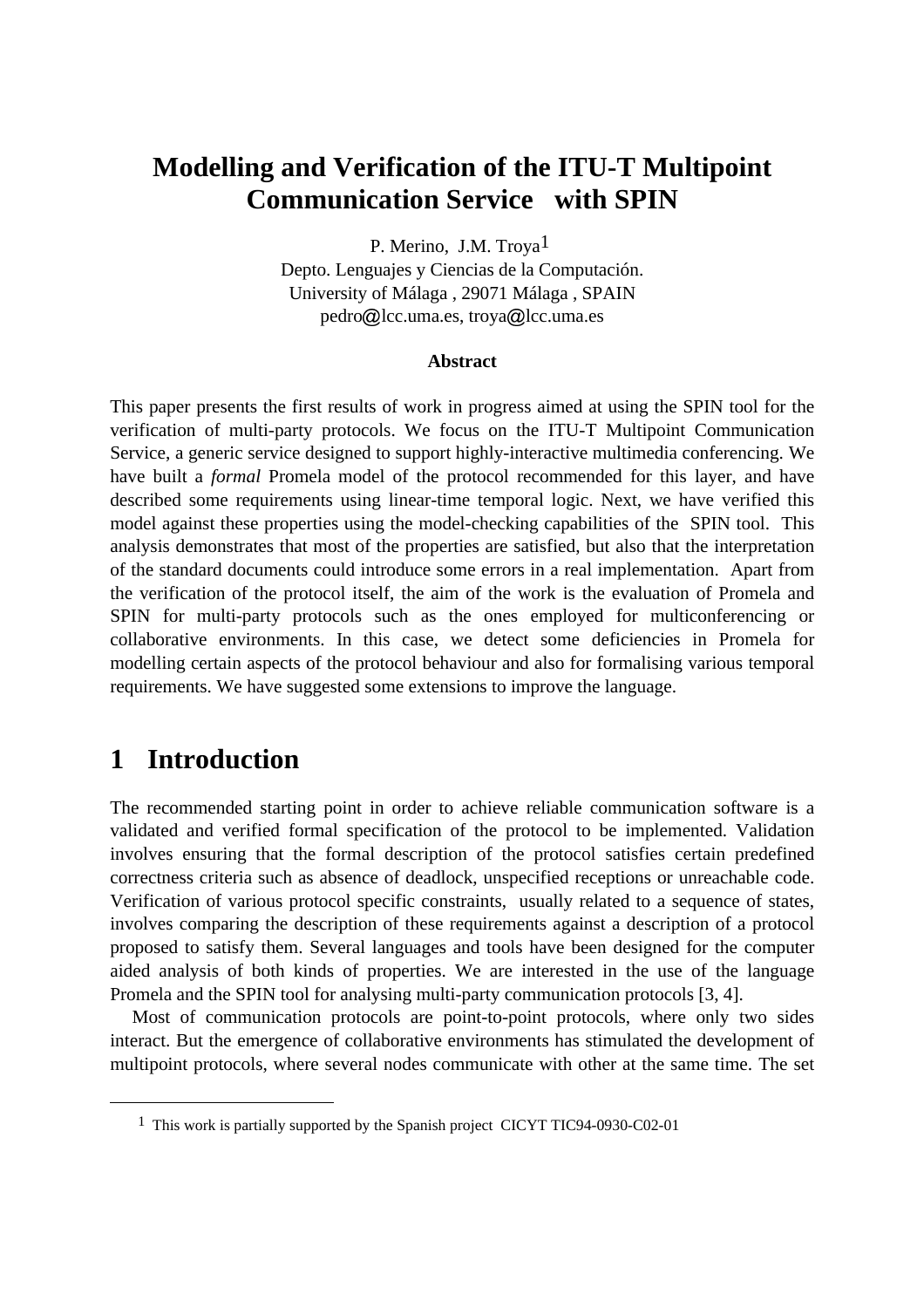of nodes, connections and node functions in such systems is highly dynamic rather than static, and simultaneous activity is the essence of the interaction. This degree of interaction could produce more global states and events during the execution of the system, and also more unpredictable behaviours than have been considered by the designer. In order to automatically verify these systems, formal specification languages could require additional mechanisms to model the behaviour and properties.

Promela and SPIN seem to offer suitable mechanisms for expressing the behaviour and properties of these kinds of concurrent systems. Protocol behaviour is modelled as communicating finite state machines extended with variables, and with the dynamic creation of new machines. Temporal properties can be expressed as Büchi automata over some observable events in the behavioural part [7]. SPIN offers translation from Linear Time Temporal Logic (LTL) [6] formulas into Promela Büchi automata [2], so the user can choose between two ways of representing the requirements. Validation of general properties is performed by reachability analysis [9], while on-the-fly model-checking is employed for the verification of temporal properties [1, 2]. But we believe that the current version of the tool could be improved to deal with multi-party protocols.

In order to evaluate SPIN for the modelling and verification of multi-party protocols, this paper presents the first results of analysing the multipoint communication service (MCS) defined in the ITU-T T.122 and T.125 recommendations [5, 6]. MCS is a multi-party communication service designed to support highly-interactive multimedia conferencing applications, and is based on the concept of a *domain* established over a collection of point-topoint connections. To create an MCS domain, an MCS provider establishes a connection to a remote provider and binds this connection to a domain. The complexity of the domain can vary from a simple point-to-point connection to a multi-branched tree structure of connections. Application clients request their local providers to attach them to one or more domains in order to exchange data with other clients in the same domain. Due to the tree structure, the attachment of a client to a domain causes intermediate providers to route control messages up and down the tree. This part of the protocol, connection management and client attachment, seems to be a suitable candidate to be analysed with an automatic verifier for ensuring that there are no unexpected sequences of events.

Our analysis reveals some potential problems in the interpretation of the T.125 document, and also some deficiencies in the SPIN tool. We suggest how the protocol problems can be solved in a real implementation. In addition we propose certain extensions to Promela. The first idea is dynamic channel allocation for allowing a more direct representation of unbound networks of processes, which are dynamically created. Other extensions are syntactic manoeuvres for simplifying the definition of propositions for temporal properties.

The organisation of the rest of the paper is as follows. First, in section 2 we briefly review the service and protocol specification of the MCS layer. In section 3, the Promela model of the behavioural part and the LTL formulas for properties are presented. In section 4, we explain current results concerning the verification itself. Section 5 details the suggested extensions to Promela. Finally, section 6 presents the conclusions and outlines further work.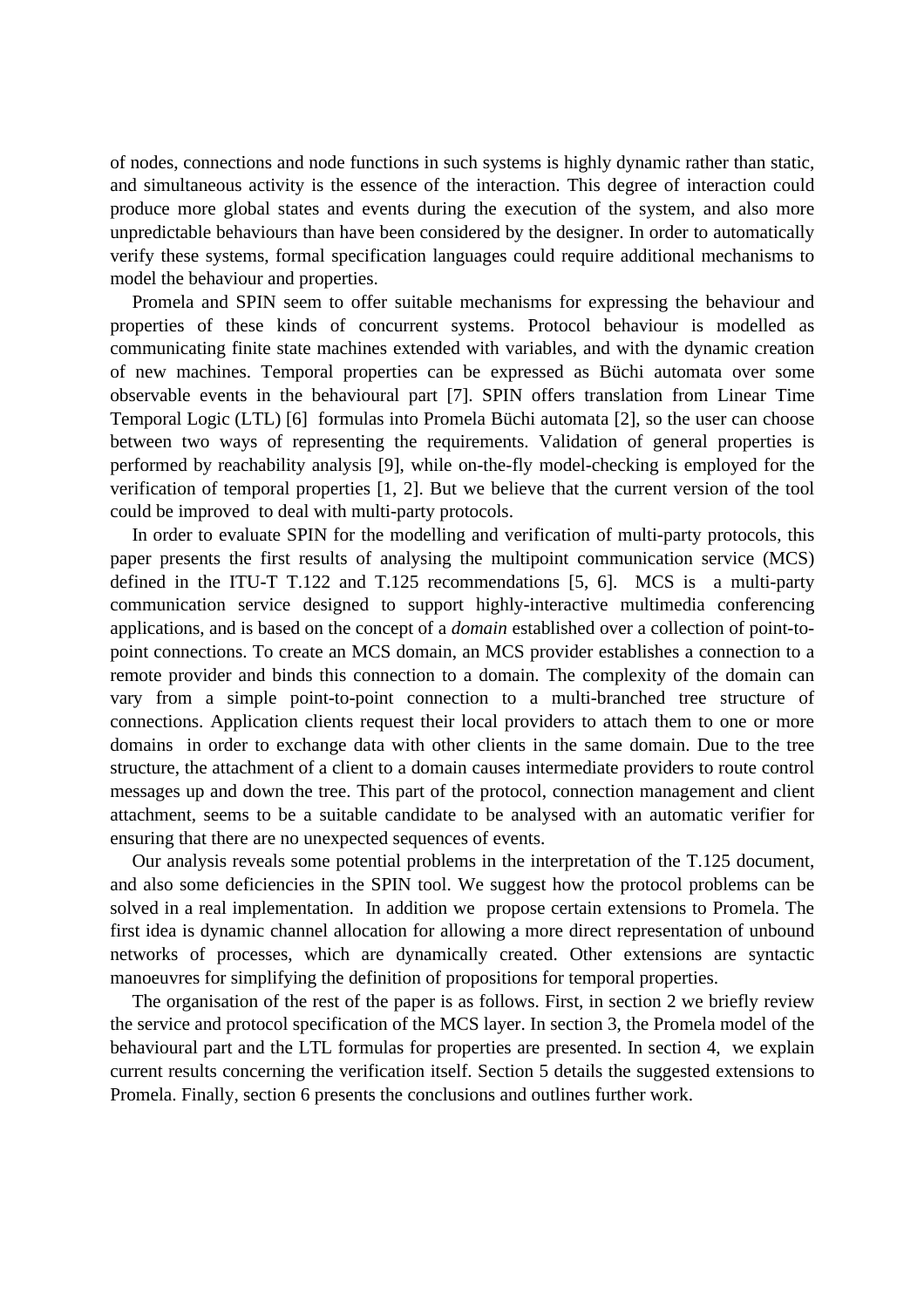# **2 The MCS Layer**

### **2.1 Overview**

ITU-T recommendation T.122 defines this service as a multipoint delivery service, providing mechanisms for multiple applications for sending data to every destination or to some destinations within a group using a single primitive. Multipoint communication is supported with multipoint channels, to which client applications are attached. It also provides a token mechanism to allow applications to control limited resources or to carry out synchronisation. Figure 1 represents a typical configuration with several clients using the service. The service is implemented with an MCS provider in every node.

This service is organised around hierarchical domains, grouping a set of clients which send and receive data within the domain. One client can be part of different domains. Domain management implies the use of primitives for creating connections between computers in the domain, attaching and detaching clients in a domain, and splitting domains (see figure 2). Construction and deconstruction of the domain is the responsibility of a special user process called a controller. A domain is created when two controllers agree on a new connection. Every node which provides the MCS service needs a controller. A given node in the network can be configured as a multipoint control unit (MCU).



Figure 1. Two MCS domains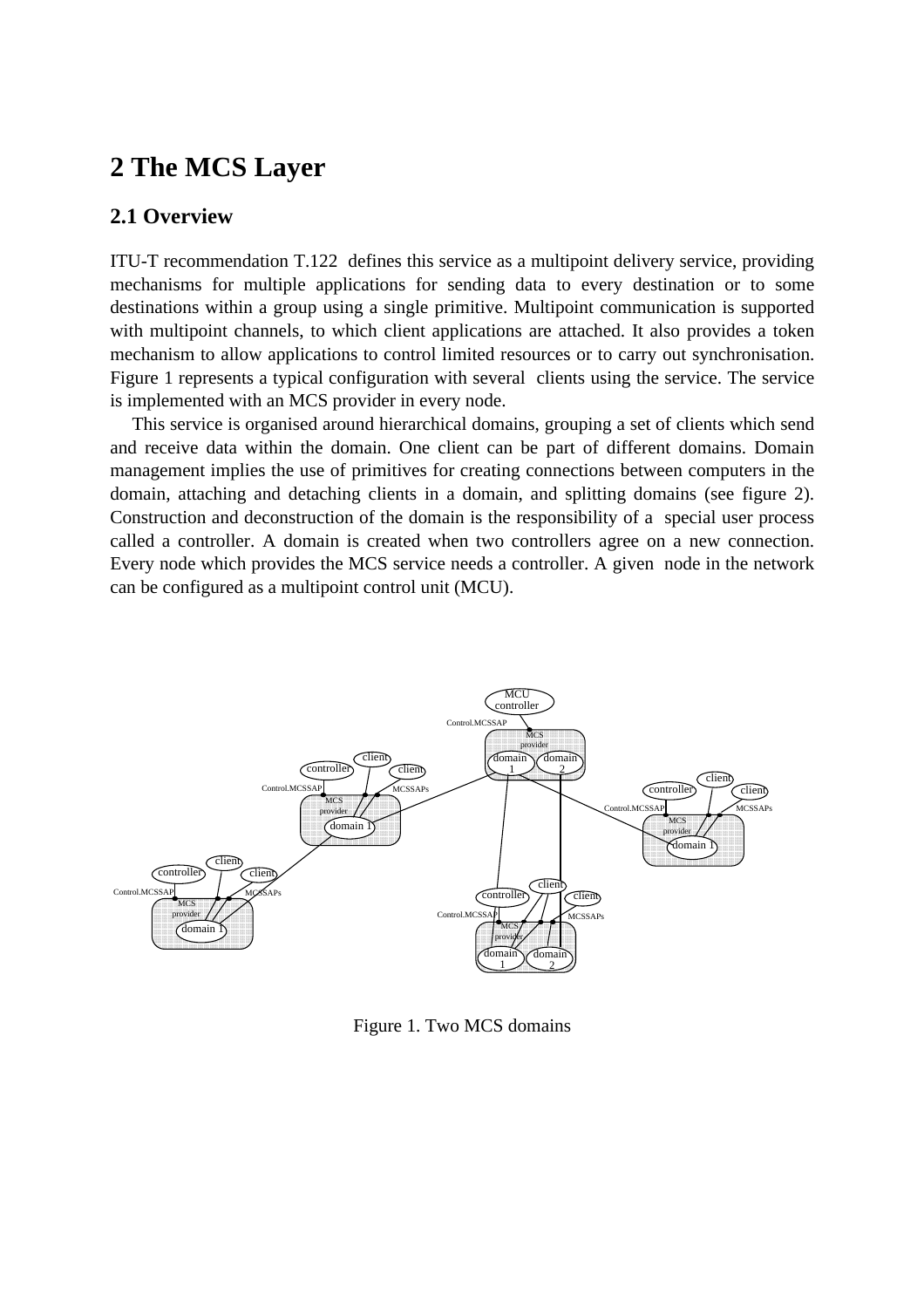### **2.2 Connection management**

A domain is composed of a set of connections between each pair of nodes. An MCS connection consists of one or more transport connections between the same pair of MCS providers. The number depends on the data transfer priorities to be implemented. If only one priority is implemented in an MCS domain, a minimum number of messages for connections are necessary. The MCS layer maintains the integrity of its connections in a domain. To ensure this, the connections are oriented with an up side and a down side. Every domain has a top node, which is responsible for controlling user attachment, the use of channels, and the control of tokens in its hierarchy.

An MCS connection merges two previous domains, and can produce a node to become the top node of the domain. In this case, a maximum height in the domain tree is permitted, in such a way that MCS connections are removed when required. When an MCS connection is released, the domain is split and the portion containing the top provider survives while the other eradicates itself. Merging and splitting domains updates the channels in use.

### **2.3 User Attachment**

Every client receives a unique identifier when it attaches itself to a domain, the identifier being a particular class of channel identifier. The responsibility for maintaining user identifiers in a domain resides in the top domain, so requests have to travel from the client's local node until the top node is reached. Then the reply message travels along the same path in the opposite direction, and every provider in the path records the new user identifier in a local information base.

The attachment of new users is particularly problematic if this is attempted when the domain is being expanded, because merging implies the confirmation of various user identifiers in the domain and the purge of others. A provider finding itself at the lower end of a connection starts the merging process. Since it is unsafe to transact user requests while the information base is being updated, these requests are safeguarded and processed later.

| Primitive                                | Function                                     |
|------------------------------------------|----------------------------------------------|
|                                          |                                              |
| mcs_connect_provider                     | Create an MCS connection to extend a domain. |
| (request, indication, confirm, response) |                                              |
| mcs_disconnect_provider                  | Remove an MCS connection in a domain.        |
| (request, indication)                    |                                              |
| mcs attach user                          | Attach a client to an existing domain        |
| (request, confirm)                       |                                              |
| mcs detact user                          | Remove a client from a domain.               |
| (request, indication)                    |                                              |

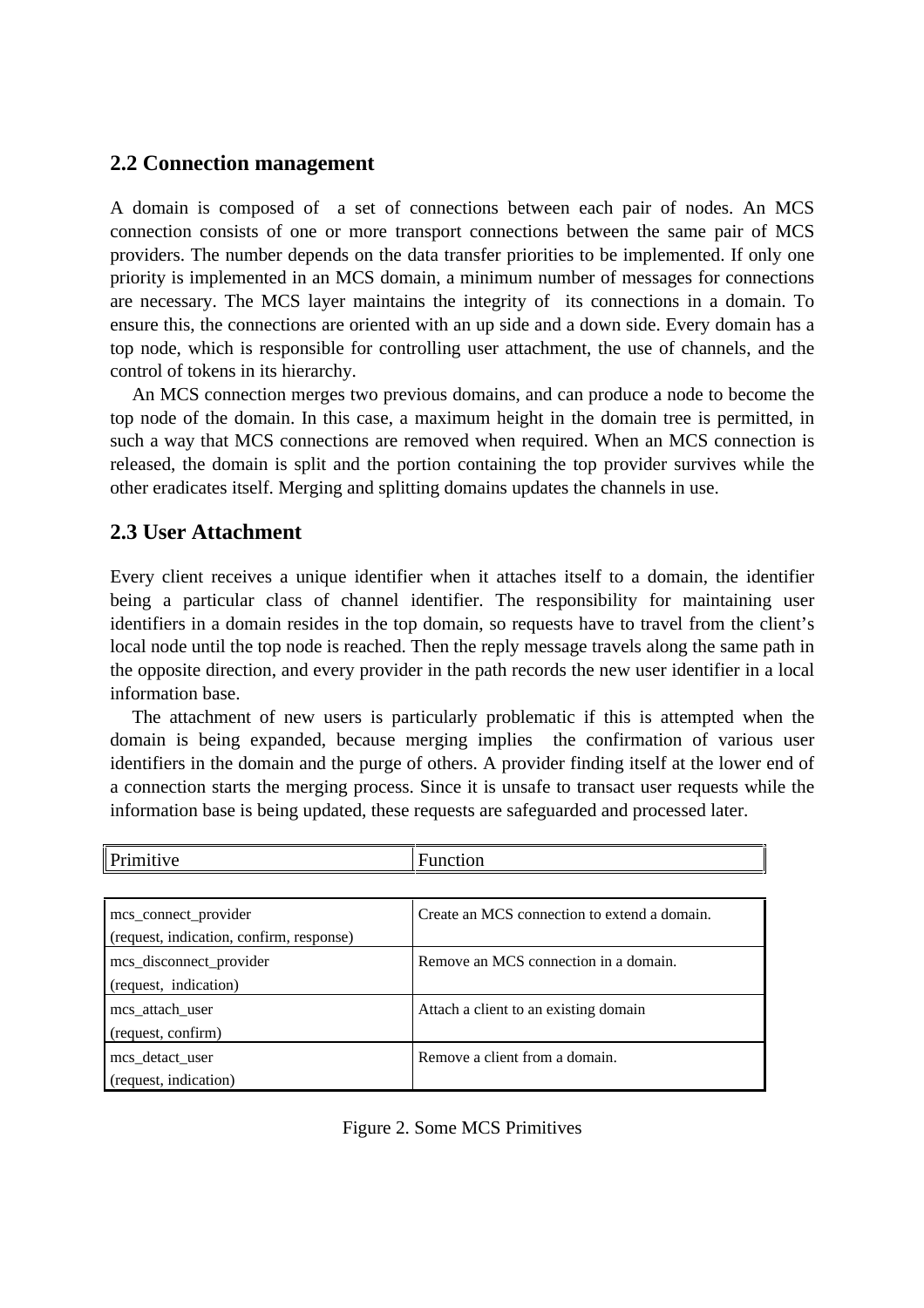# **3 The Promela Model**

### **3.1 The behaviour**

Although the scheme can be further refined to include new functions, in this model we only consider domain creation and destruction (*mcs\_connect\_provider, mcs\_disconnect\_provider* primitives) and user attachment and detachment ( *mcs\_attach\_user, mcs\_detach\_user* primitives. ) In order to implement these primitives, we have to deal with the following messages, according to T.125: *connect-initial, connect-response, pdin, edrq, mcrq, mccf, pcin, dpum, aurq, aucf, durq* and *duin*. Figures 2 and 3 summarise the meaning of primitives and messages considered in the model.

| Message          | Function                                                                        |  |
|------------------|---------------------------------------------------------------------------------|--|
|                  |                                                                                 |  |
| connect_initial  | Ask the creation of a new MCS connection. It is generated by a                  |  |
|                  | mcs_connect_request.                                                            |  |
| connect_response | Confirm a MCS connection. It is generated by a mcs_connect_response.            |  |
| pdin             | Plumb a hierarchy of MCS providers below a new MCS connection to ensure         |  |
|                  | that no cycle has been created. It is also generated by the top MCS provider to |  |
|                  | enforce the maximum height of a domain                                          |  |
| edrq             | Communicate upward changes in the height of providers. It is generated at the   |  |
|                  | lower end of a connection wherever its height changes.                          |  |
| mcrq             | Communicate upward the user ids held by a former top provider so that they      |  |
|                  | will be incorporated in the merged domain.                                      |  |
| mccf             | Reply a preceding mcrq. User ids not incorporated into the merger domain are    |  |
|                  | reported as channel ids to be purged. Accepted user ids are reflected into the  |  |
|                  | information base of intermediate providers.                                     |  |
| pcin             | Purge the use of user ids from subordinate providers. It is broadcasted         |  |
|                  | downward from a former top provider following receipt of mccf.                  |  |
| dpum             | Compel the receiver to disconnect the MCS connection.                           |  |
| aurq             | Request the assignment of a new user id. It rises to the top provider, which    |  |
|                  | returns an aucf reply.                                                          |  |
| aucf             | Confirm the assignment of a user id.                                            |  |
| durq             | Delete the user id from the information bases. A duin is broadcasted to advise  |  |
|                  | other providers of the change. It is generated by an mcs_detach_user request,   |  |
|                  | and also when a MCS connection is disconnected.                                 |  |
| duin             | Indicate the elimination of a client in the domain. The client itself ceases to |  |
|                  | exist when receipt a detach user indication containing its own user id.         |  |

Figure 3. Messages in the model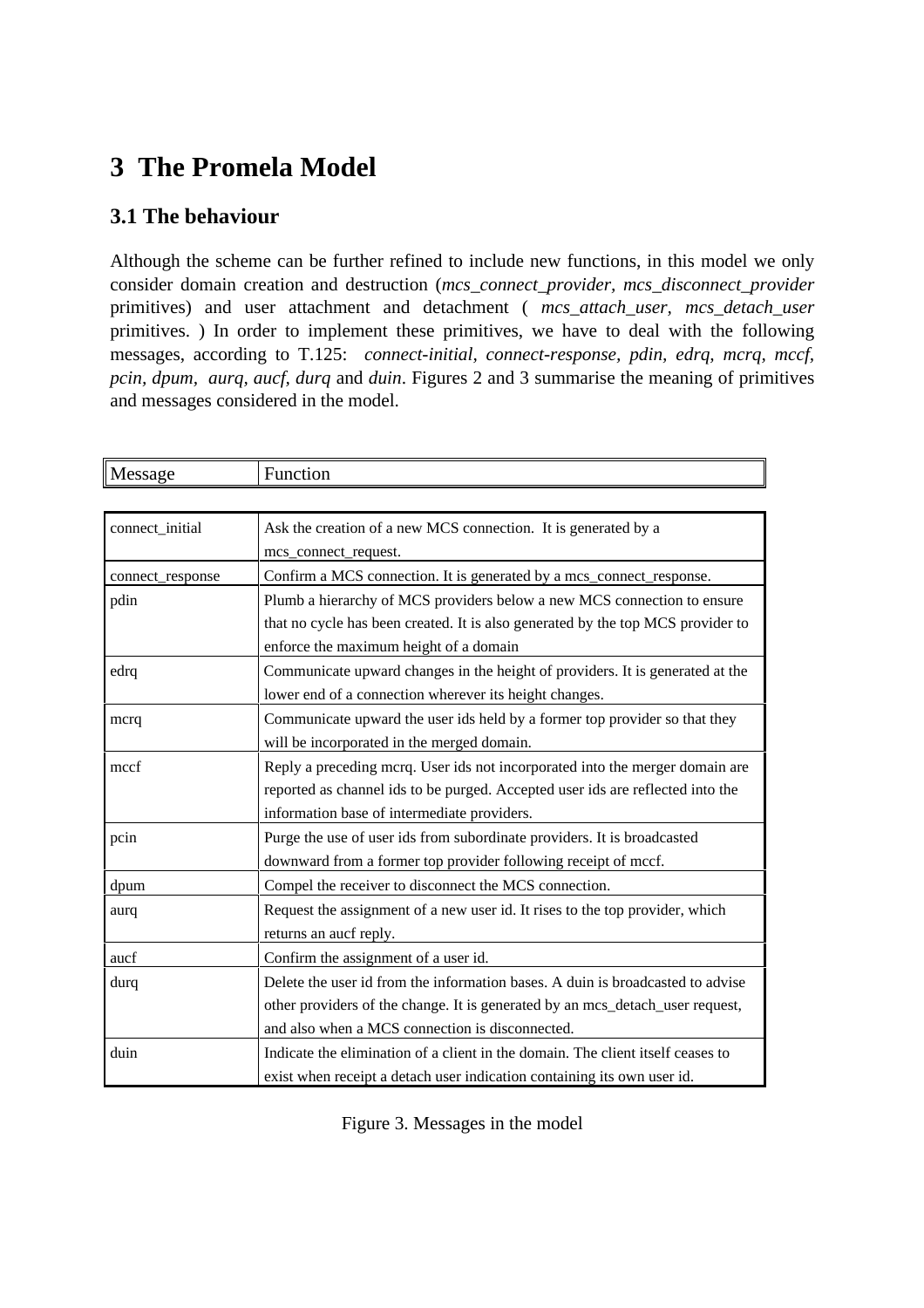

Figure 4. Extended model of a MCS provider.

Besides simplifying the model in order to make a more practical analysis, we have considered following assumptions, some of which are motivated by ambiguities in the T.125 document:

- MCS connections are simplified by taking into account only one transport connection, and supporting only one priority in the data transfer.
- There are no application clients attached to a top provider, until the provider becomes a non-top.
- Two bounded queues are used in every intermediate MCS provider to temporarily store the messages *aurq* and *mcrq* that have to be confirmed.
- A *pdin* message is sent by a MCS provider only when it ceases to be a top provider in the domain. 2

 $\overline{a}$ 

<sup>&</sup>lt;sup>2</sup> The specification document establishes that "pdin is also generated by the top provider to enforce the maximum height of the domain". But it is not specified the time to send this message.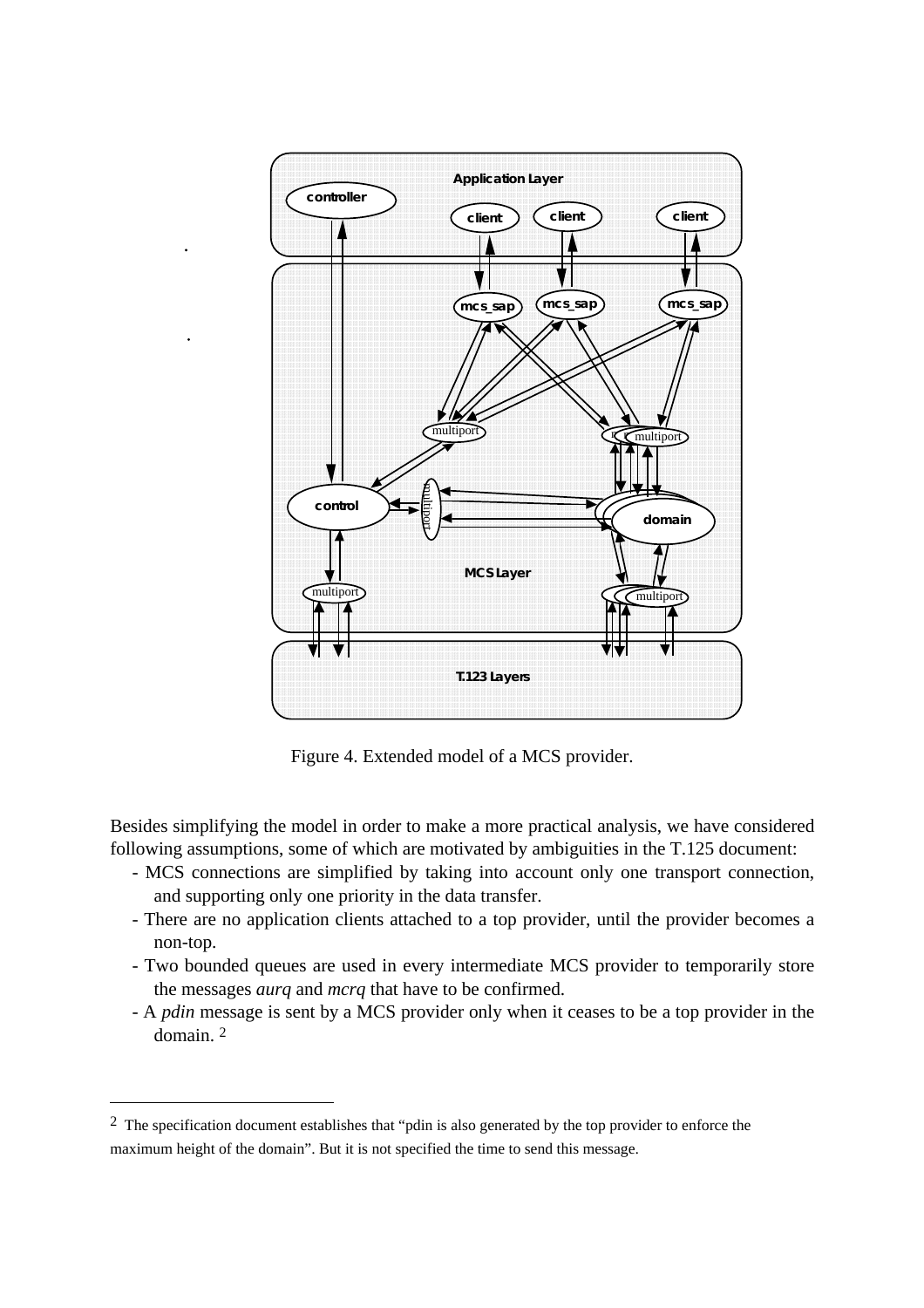Figure 4 represents the ideal decomposition of the MCS provider into processes. Arcs represent unidirectional channels. Instead of writing a monolithic code, the main functions of the MCS provider are implemented with two kinds of processes: *control* and *domain*. The responsibility for maintaining each provider's integrity corresponds to the former, while instances of domains are created to manage different domains in the node. The *control* process deals with primitives for MCS connections and with connect\_initial and connect\_response messages. When a connection is successfully created between two control processes, they create the corresponding *domain* process, which manages the rest of the message as in figure 3. If the *domain* process is already running, then the *control* sends an internal *new\_mcs* whenever a new connection is created. The *domain* informs the *control* when connections are removed due to protocol execution.

The process *mcs\_sap* is designed to prevent a client from sending an *mcs\_attach\_request* to a non-existing domain. These primitives are processed by the control process, which is responsible for notifying the control processes about new clients attaching in the node. The *multiport* processes are employed for maintaining separate channels among processes, while keeping the code independent of the number of processes. Finally, application level processes simulate simplified versions of *controllers* and *clients* to initiate the creation of MCS connections and the attachment of user programs.

Our current high-level specification is rather more simple, because we are only working with one domain and one client per node. We have considered five nodes to create the domain and communication channels with a capacity of two. The internal queues for *aurq* and *mcrq* messages have been modelled with Promela channels with a capacity of five. The current model contains about 500 lines.

### **3.2 The properties**

SPIN enables the expression of properties using Promela statements such us *asserts*, *progress labels*, *acceptance labels* and *never claims*. The most complex method is the *never claim* combined with acceptance labels, which have the same expressiveness as Büchi automata. The tool also offers an on-line translation of LTL formulas to *never claims*, in such a way that the designer can express really complex properties without having to take care about the semantics of internal representation.

The major function of the MCS provider is to maintain the integrity of the MCS connections comprising an MCS domain. An the other basic function of the modelled part is to uniquely identify users attached to a domain. Both global requirements could be expressed with the following properties:

- " There is a single MCS provider at the top of each domain "
- " The height in every domain is always bounded "
- " The protocol always detects and removes cycles in MCS connections "
- " Every client attached to a domain has unique identifier "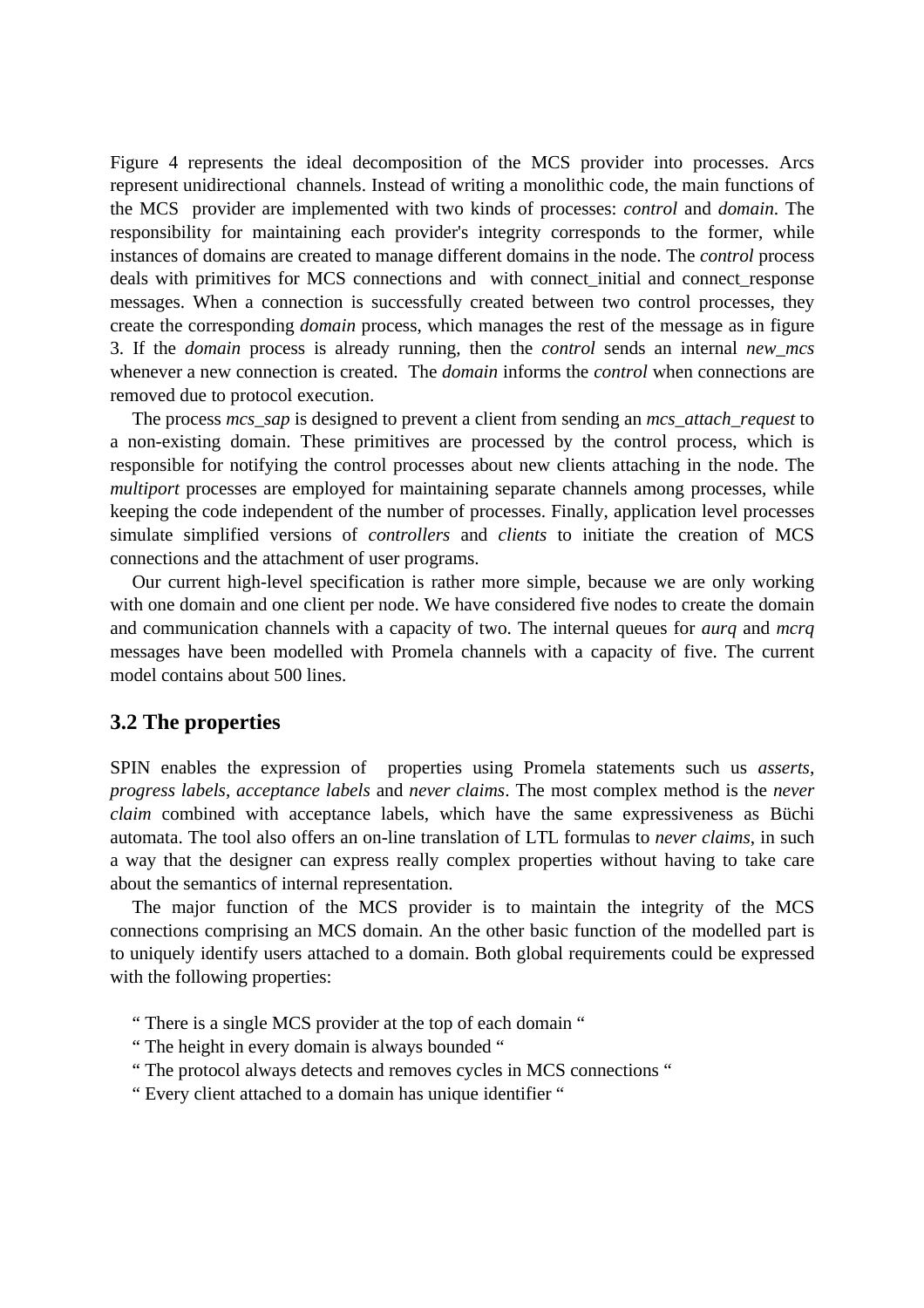It is clear that if we construct LTL formulas with the form  $\lceil \cdot \rceil$  p, p being the proposition to be satisfied, none of the properties will be satisfied in a real scenario. The reason is that the final structure of the domain is only achieved after several steps of merging previous groups of nodes, each one with a top node and several users. So, we define a *safe* domain as one satisfying two characteristics:

a) all the nodes to be part of the domain are already connected by MCS connections.

b) there is no MCS provider still merging domains.

In contrast, a *merging* domain is one satisfying only constraint a). We now describe all the properties in an informal way:

*Property 1*: In a safe domain there is a single MCS provider at the top of each domain.

*Property 2*: In a safe domain the height in every domain is always bounded.

*Property 3*: In a safe domain every client attached to a domain has unique identifier.

*Property 4*: In a merging domain, the protocol always detects and removes cycles in MCS connections (it will become safe).

*Property 5*: While a domain is in a merging state, no new user identifiers will be assigned.

Due to the semantics of the *never claim* and the way that SPIN carries out model-checking, the best way to verify these properties is to formalise them as errors, and then try to find an execution sequence of the protocol matching the error. The following table represents properties 1 to 5 using LTL formulas for the (positive) requirements, and an alternative form to express error conditions:

|                 | <b>Property</b> LTL formula                    | LTL formula to produce never claim |
|-----------------|------------------------------------------------|------------------------------------|
| P <sub>1</sub>  | $\left\{ \right.$ (safe -> one_top)            | $\le$ (safe && !(one_top))         |
| <b>P2</b>       | (safe -> bounded_height)                       | <> (safe && !(bounded_height))     |
| P3              | $($ safe $\rightarrow$ unique ids $)$          | <> (safe && !(unique_ids))         |
| <b>P4</b>       | $\frac{1}{2}$ (merging $\rightarrow$ <> safe   | $\leq$ [] merging                  |
| $\overline{P5}$ | $[]$ (merging $\rightarrow$ ! (new_id U safe)) | <> (merging && new_id)             |

Figure 5. LTL formulas for the properties

In the case study of five nodes trying to form a single domain, we have constructed the model with a set of global variables to be used in *never claims*. Figure 6 contains the global variables, propositions and subformulas employed in the formulas.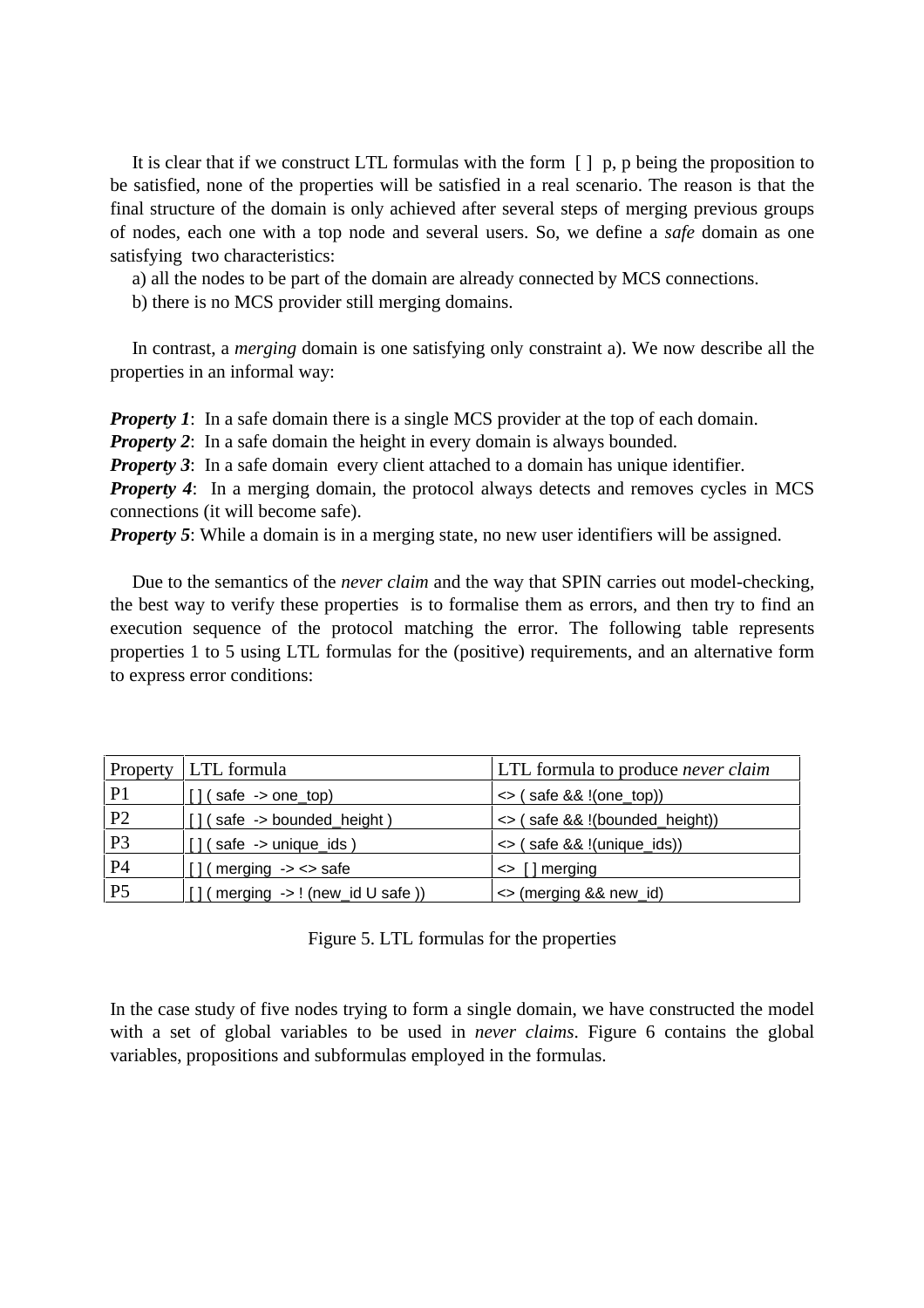## **4 Results**

The MCS model has been analysed by random simulation and exhaustive validation using Spin Version 2.8.4 . Every LTL formula has been translated into a *never claim* and then verified. The size of the state vector is about 5,000 bytes. After removing the programming errors detected with the tool, the formal specification is free from general errors, and also satisfies most of the temporal properties. The only one that remains problematic is property 2.

The problem with this property is that control of the maximum height is always initiated by the down side in a new MCS connection by sending the *puin* message. The initial value of height in the message is the correct one to prevent cycles, but it never detects a height violation from the older top provider. This control could be initiated in the new top provider which has been attached to the previous top with the new connection. But this point is not clearly specified in the T.125 recommendation.

One suggestion to prevent this problem could be to broadcast a *pdin* message from the top provider if processing the *edrq* produces an illegal value for its local height. This message will eventually produce the elimination of one or several MCS connections in the tree, and new *edrq* messages will go to the top as an effect of disconnection.

| #define nodes          | 5                                                                                                                                    |  |
|------------------------|--------------------------------------------------------------------------------------------------------------------------------------|--|
| bool top[nodes];       | */<br>$\prime^*$ is it the provider a top ?                                                                                          |  |
| int up[nodes];         | $^*/$<br>/* upward connection to top i                                                                                               |  |
| int h[nodes];          | /* the known height in every node */                                                                                                 |  |
| int id[nodes];         | $\prime^*$ the user id of the clients<br>*/                                                                                          |  |
| bool merging[nodes];   | $^*/$<br>$\prime^*$ is it the node still merging                                                                                     |  |
| #define safe           | $(p[3] == 2)$ & $(p[4] == 2)$ & $(p[2] == 1)$ & $(p[1] == 0)$                                                                        |  |
| #define merging        | $($ merging[0] $\parallel$ merging[1] $\parallel$ merging[2] $\parallel$ merging[3] $\parallel$ merging[4] $\parallel$               |  |
| #define one_top        | ( $top[0]$ && ! $top[1]$ ) && ! $top[2]$ ) && ! $top[3]$ ) && ! $top[4]$ )                                                           |  |
|                        | $top[1] 88$ ! $top[0] 88$ ! $top[2] 88$ ! $top[3] 88$ ! $top[4] 1$<br>)                                                              |  |
| #define bounded_height | ( h[0] <= max ) && h[1] <= max ) && h[2] <= max ) &&                                                                                 |  |
|                        | $h[3] \leq max$ 8& $h[4] \leq max$ )                                                                                                 |  |
| #define unique_ids     | $(id[0] != -1)$ -> $(id[0] != d[1])$ && $(id[0] != id[2])$ &&                                                                        |  |
|                        | (id[1] != -1) -> (id[1] != d[0]) && (id[1] != id[2]) &&                                                                              |  |
|                        | .                                                                                                                                    |  |
| #define new_id         | ( $\left(\frac{1}{2} \otimes \text{new\_client}\right) \parallel \left(\text{domain[9]} \otimes \text{new\_client}\right) \parallel$ |  |
|                        | $\left(\text{domain}[14] \oslash \text{new\_client}\right)    \left(\text{domain}[19] \oslash \text{new\_client}\right)   $          |  |
|                        | (domain[24] $@$ new_client) $)^3$                                                                                                    |  |

Figure 6. Global variables and subformulas

 $\overline{a}$ 

<sup>&</sup>lt;sup>3</sup> The pids depend on the order of creation of domain processes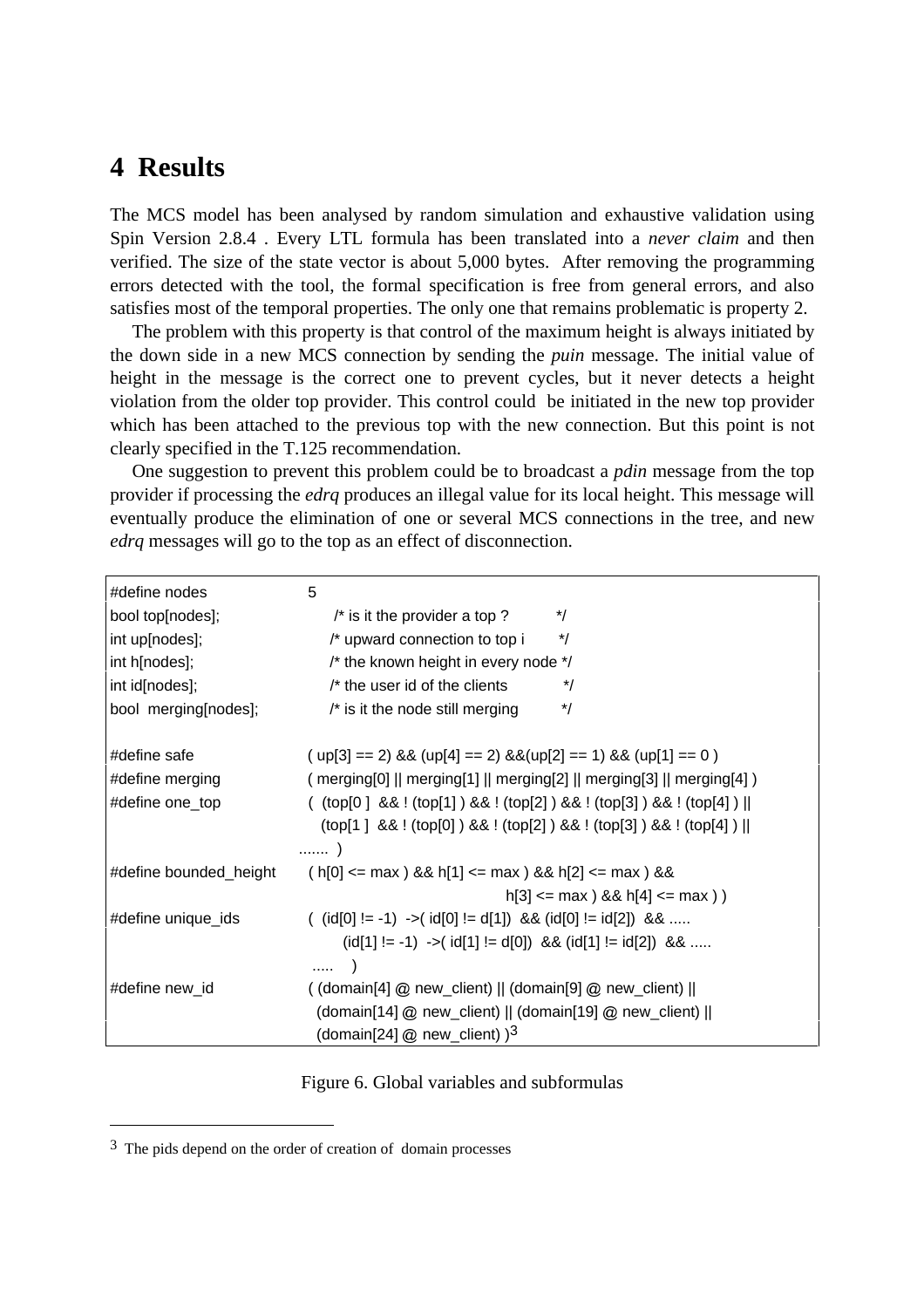# **5 Extending Promela**

### **5.1 Modelling the behaviour**

Promela offers suitable mechanisms to model both the behaviour and the properties of certain selected functions MCS layer. But some improvements could be made to avoid some tedious details when the configuration of the system is dynamic rather than static.

One of the problems in modelling the dynamic creation and termination of processes is the allocation of channels for connecting them. Current version of the language allow the definition of new channels as local variables in the new processes, but it is not possible to create two processes and explicitly connect them by means of a new channel, which is an argument in both processes. This implies that a maximum number of channels has been previously declared, and the programmer is responsible of using them as a pool, allocating and deallocating them when necessary. This method unnecessarily increases the size of the state vector. We suggest solving this problem in the following way:

*Extension 1*.- Dynamic allocation of channels

```
c = \text{alloc}(size, \{type1, type2, \ldots\}) Initialise a channel c, c being a variable
                                                declared as chan c;
free(c) Remove the contents of c and turn it as not
initialised
Example:
proctype p1(chan in)
{
   .............
   /* process messages until receive end */
   ...........
   free(in)
}
proctype p2(chan out)
{
   .............
   /* put a set of messages into channel out */
   ...........
}
                                                         init
                                                         {
                                                           int i;
                                                           chan c;
                                                         do
                                                         \therefore i = max -> break;
                                                         :: else ->
                                                            c = \text{alloc}(2, \{\text{mtype}, \text{int}\});atomic {
                                                                run p1(c);
                                                                run p2(c);
                                                             }
                                                            i + +;
                                                         od
                                                         }
```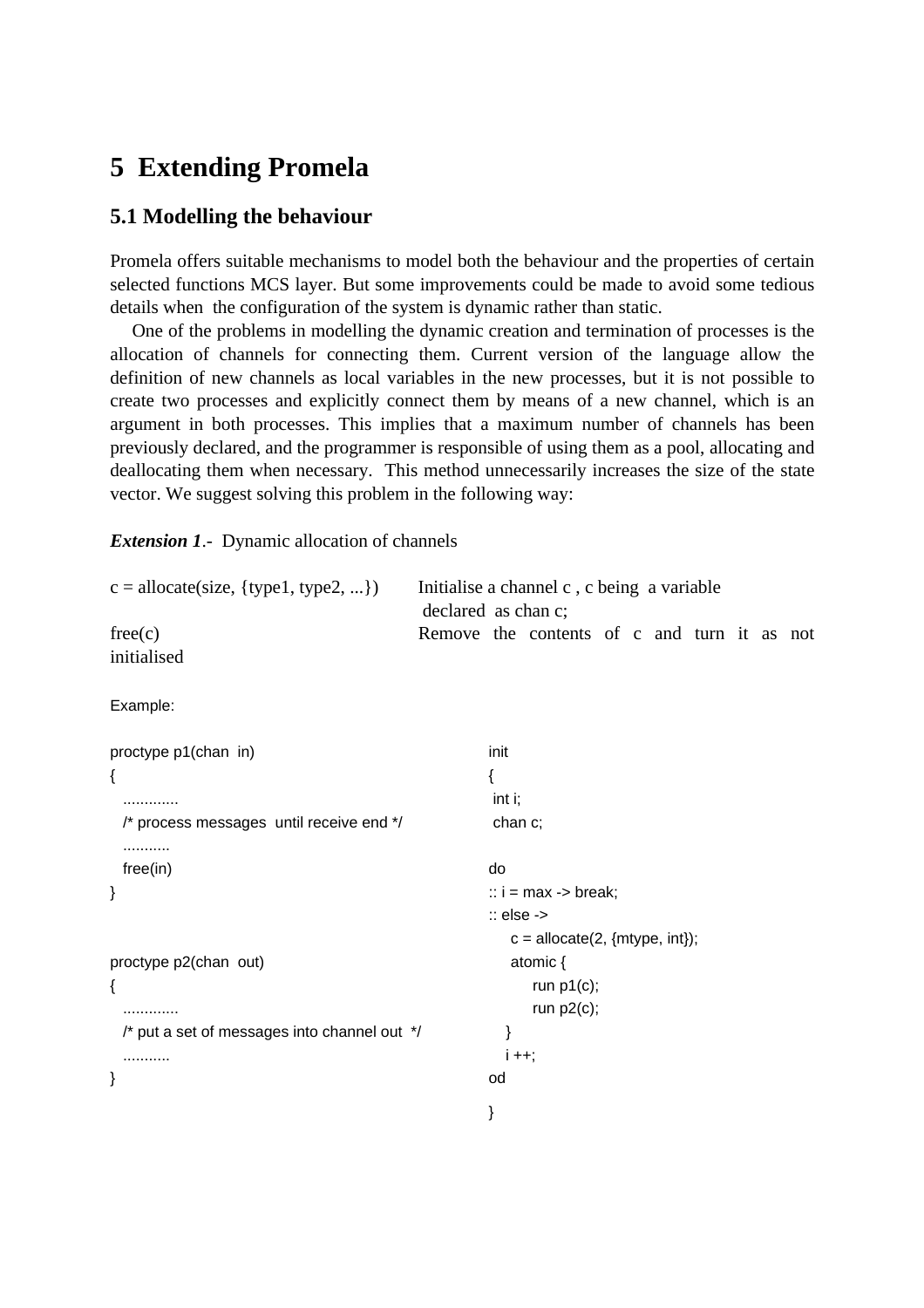### **5.2 Expressing temporal properties**

Another problem is the definition of propositions to construct the temporal formulas or the *never claims*. Again, the dynamic nature of the system involves an unnecessarily large code. We propose several extensions to be included in *never claims*:

| $p[any]$ @ label                          | True if any process of type p reaches the label                                                                                           |
|-------------------------------------------|-------------------------------------------------------------------------------------------------------------------------------------------|
| <b>Extension 3.-</b> References to arrays |                                                                                                                                           |
| a[any] <i>relation</i> value              | True if a is an array and some position of a satisfies<br>the relation $\langle \langle \rangle, \rangle, \langle =, \rangle$ . ==, etc.) |
| a[every] <i>relation value</i>            | True if a is an array and every position of a satisfies<br>the relation                                                                   |
| a[one] <i>relation</i> value              | True if a is an array with exactly one position<br>satisfying the relation                                                                |

With these extensions, some of the propositions in figure 6 could be simplified as follows:

| #define one_top        | top[one]                 |
|------------------------|--------------------------|
| #define merging        | merging[any]             |
| #define bounded_height | $h[every] \leq max$      |
| #define new id         | domain[any] @ new_client |

# **6 Conclusions**

This paper presents the current state of our work on the modelling and verification of communication protocols for collaborative environments. As a first step in the evaluation of Promela and SPIN for this purpose, we have used them to analyse a part of the Multipoint Communication Service layer. A model of this layer has been constructed, and several temporal formulas were defined to verify some potential problems in the standard documents.

The analysis demonstrates that the tool is suitable for detecting errors in the specification, in many cases due to an *incorrect interpretation* of the standard. But some refinements could facilitate their use for multi-party protocols, which are characterised by a dynamic configuration. Several extensions have also being proposed.

Current work focus on the implementation of the extensions by program transformation, and on the verification of a more complete model of the case study protocol.